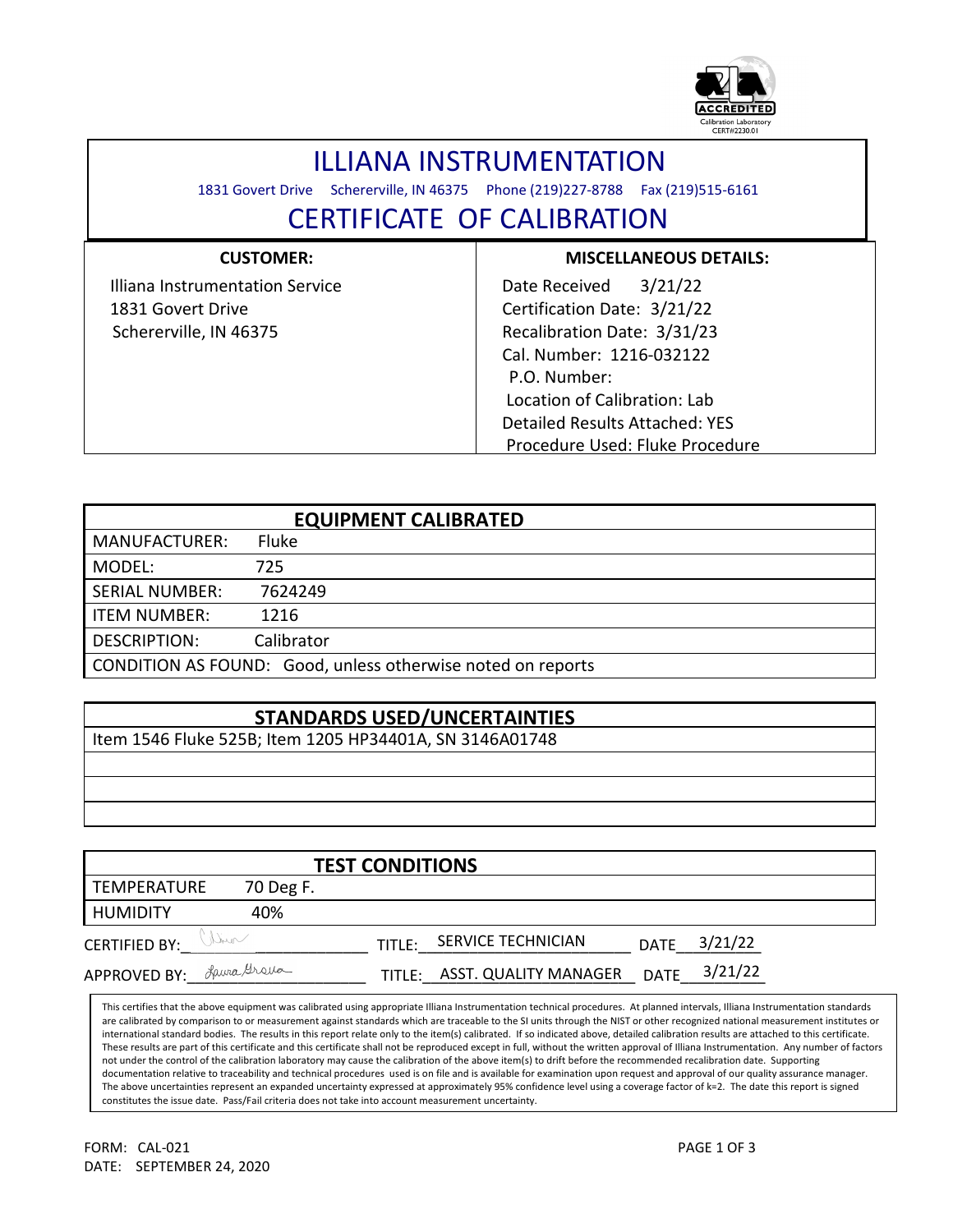| Item                                    | 1216 Fluke 725  |        |          |          |              |             |              |          |
|-----------------------------------------|-----------------|--------|----------|----------|--------------|-------------|--------------|----------|
| Accuracy:                               | Varies By Range |        |          |          |              |             |              |          |
| Date:                                   | 3/21/2022       |        |          |          |              |             |              |          |
| <b>Intentional Offset as Found</b>      | None            |        |          |          |              |             |              |          |
| <b>Intentional Offset as Left</b>       | None            |        |          |          |              |             |              |          |
| Limitations                             | None            |        |          |          |              |             |              |          |
|                                         |                 |        |          |          |              |             |              |          |
|                                         |                 |        |          |          |              |             |              |          |
| Input range                             | Eng. Units      | Cal Pt | Upper    | lower    | Initial      | Final       | Sensitivity  | Unc.     |
|                                         |                 |        |          |          |              |             | Check        |          |
|                                         |                 |        |          |          |              |             |              |          |
| Meas VDC Upper Display                  | VDC             | 0      | 0.002    | $-0.002$ | $\mathbf{0}$ |             | $0$ OK       | 0.000005 |
|                                         |                 | 15     | 15.005   | 14.995   | 14.999       | 14.999 OK   |              | 0.000005 |
|                                         |                 |        |          |          |              |             |              |          |
|                                         |                 | 30     | 30.008   | 29.992   | 29.998       | 29.998 OK   |              | 0.000005 |
|                                         |                 |        |          |          |              |             |              |          |
| Meas mVDC on lower display              | mDVC            | 0      | 0.02     | $-0.02$  | $\mathbf{0}$ |             | $0$ OK       | 0.0032   |
|                                         |                 | 45     | 45.03    | 44.97    | 45           |             | <b>45 OK</b> | 0.0032   |
|                                         |                 | 90     | 90.04    | 89.96    | 90           |             | <b>90 OK</b> | 0.0032   |
|                                         |                 |        |          |          |              |             |              |          |
|                                         |                 |        |          |          |              |             |              |          |
| Lower diplay voltage measure            | VDC             | 0      | 0.002    | $-0.002$ | $\bf{0}$     |             | $0$ OK       | 0.000005 |
|                                         |                 | 10     | 10.004   | 9.996    | 10           |             | <b>10 OK</b> | 0.000005 |
|                                         |                 | 20     | 20.006   | 19.994   | 20           |             | <b>20 OK</b> | 0.000005 |
|                                         |                 |        |          |          |              |             |              |          |
| Meas mADC 30 mADC upper display         | mADC            | 4      | 4.003    | 3.997    | 3.999        | 3.999 OK    |              | 0.0016   |
|                                         |                 |        |          |          |              |             |              |          |
|                                         |                 | 12     | 12.005   | 11.995   | 11.998       | 11.998 OK   |              | 0.0016   |
|                                         |                 | 24     | 24.007   | 23.993   | 23.997       | 23.997 OK   |              | 0.0057   |
|                                         |                 |        |          |          |              |             |              |          |
| Meas mADC 30 mADC lower display         | mADC            | 4      | 4.003    | 3.997    | 3.999        | 3.999 OK    |              | 0.0016   |
|                                         |                 | 12     | 12.005   | 11.995   | 11.998       | 11.998 OK   |              | 0.0016   |
|                                         |                 | 24     |          |          |              | 23.997 OK   |              | 0.0057   |
|                                         |                 |        | 24.007   | 23.993   | 23.997       |             |              |          |
|                                         |                 |        |          |          |              |             |              |          |
| Frequency source lower display          | kHz             | 10     | 10.025   | 9.975    | 9.99993      | 9.99993 OK  |              | 0.0033   |
|                                         |                 |        |          |          |              |             |              |          |
|                                         |                 |        |          |          |              |             |              |          |
| Lower display 4 wire resistance measure | Ohms            | 15     | 15.1     | 14.9     | 15.01        | 15.01 OK    |              | 0.025    |
|                                         |                 | 350    | 350.1    | 349.9    | 350.1        | 350.1 OK    |              | 0.025    |
|                                         |                 | 500    | 500.5    | 499.5    | 500.1        | 500.1 OK    |              | 0.049    |
| Lower display 3 wire RTD measure        | Ohms            | 350    | 350.2    | 349.8    | 350.1        | 350.1 OK    |              | 0.049    |
|                                         |                 |        |          |          |              |             |              |          |
|                                         |                 |        |          |          |              |             |              |          |
| Measure K                               | С               | $-180$ | $-179.4$ | $-180.6$ | $-180.1$     | $-180.1$ OK |              | 0.17     |
| Measure K                               | C               | 0      | 0.6      | $-0.6$   | $\mathbf{0}$ |             | $0$ OK       | 0.17     |
| Measure K                               | С               | 400    | 400.6    | 399.4    | 399.9        | 399.9 OK    |              | 0.17     |
| Measure K                               | С               | 800    | 800.8    | 799.2    | 800          | 800 OK      |              | 0.17     |
| Measure K                               | C               | 1000   | 1001     | 999      | 999.9        | 999.9 OK    |              | 0.17     |
| Measure K                               | C               | 1300   | 1301.3   | 1298.7   | 1299.9       | 1299.9 OK   |              | 0.17     |
|                                         |                 |        |          |          |              |             |              |          |
|                                         |                 |        |          |          |              |             |              |          |
| Simulate K                              | с               | $-180$ | $-179.4$ | $-180.6$ | $-179.7$     | $-179.7$ OK |              | 0.16     |
| Simulate K                              | C               | 0      | 0.6      | $-0.6$   | 0.2          |             | 0.2 OK       | 0.16     |
| Simulate K                              | C               | 400    | 400.6    | 399.4    | 399.9        | 399.9 OK    |              | 0.16     |
| Simulate K                              | С               | 800    | 800.8    | 799.2    | 799.9        | 799.9 OK    |              | 0.16     |
| Simulate K                              | C               | 1000   | 1001     | 999      | 999.9        |             |              | 0.16     |
|                                         |                 |        |          |          |              | 999.9 OK    |              |          |
| Simulate K                              | C               | 1300   | 1301.3   | 1298.7   | 1299.9       | 1299.9 OK   |              | 0.16     |
|                                         |                 |        |          |          |              |             |              |          |
| Measure J                               | С               | $-200$ | $-199.4$ | $-200.6$ | $-200.2$     | $-200.2$ OK |              | 0.15     |
| Measure J                               | C               | 0      | 0.6      | $-0.6$   | $-0.1$       | $-0.1$ OK   |              | 0.15     |
| Measure J                               | C               | 300    | 300.6    | 299.4    | 299.8        | 299.8 OK    |              | 0.15     |
| Measure J                               | С               | 600    | 600.6    | 599.4    | 599.9        | 599.9 OK    |              | 0.15     |
|                                         |                 |        |          |          |              |             |              |          |
| Measure J                               | C               | 900    | 900.9    | 899.1    | 899.8        | 899.8 OK    |              | 0.15     |
| Measure J                               | С               | 1200   | 1201.2   | 1198.8   | 1199.9       | 1199.9 OK   |              | 0.15     |
|                                         |                 |        |          |          |              |             |              |          |
| Simulate J                              | С               | $-200$ | $-199.4$ | $-200.6$ | $-199.7$     | $-199.7$ OK |              | 0.13     |
| Simulate J                              | C               | 0      | 0.6      | $-0.6$   | 0.2          |             | 0.2 OK       | 0.13     |
|                                         |                 |        |          |          |              |             |              |          |
| Simulate J                              | C               | 300    | 300.6    | 299.4    | 300.1        | 300.1 OK    |              | 0.13     |
| Simulate J                              | C               | 600    | 600.6    | 599.4    | 600.2        | 600.2 OK    |              | 0.13     |
| Simulate J                              | C               | 900    | 900.9    | 899.1    | 900.2        | 900.2 OK    |              | 0.13     |
| Simulate J                              | С               | 1200   | 1201.2   | 1198.8   | 1200.1       | 1200.1 OK   |              | 0.13     |
|                                         |                 |        |          |          |              |             |              |          |